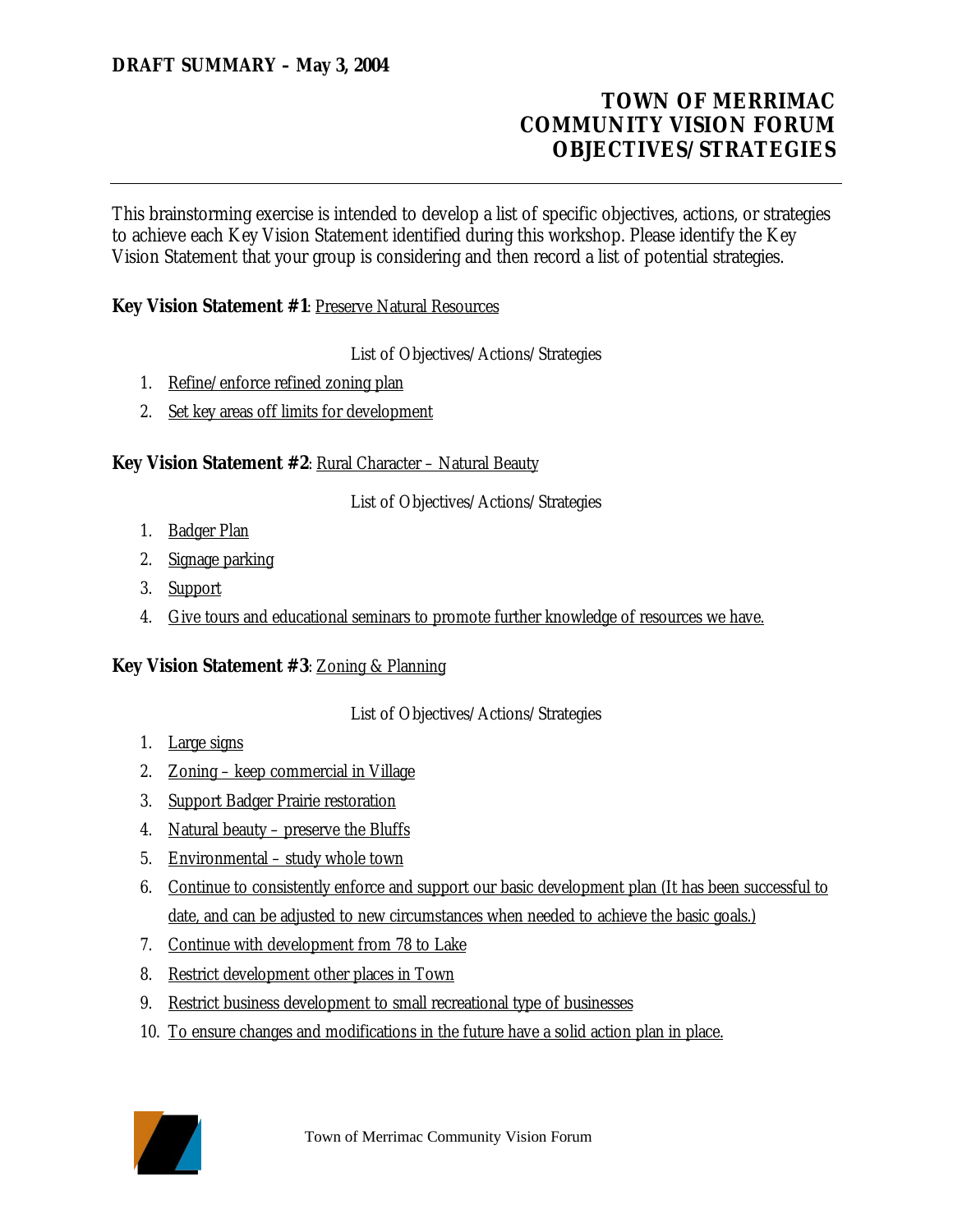### **DRAFT SUMMARY – May 3, 2004**

#### **Key Vision Statement #4: Rural Character – Natural Beauty**

List of Objectives/Actions/Strategies

- 1. Badger Plan
- 2. Signage parking
- 3. Support
- 4. Give tours and educational seminars to promote further knowledge of resources we have.

### **Key Vision Statement #5**: Land Preservation

### List of Objectives/Actions/Strategies

- 1. Initiate permanent land preservation plan
- 2. Develop conservation easements
- 3. Initiate permanent restrictions on development
- 4. Stick to our development plan and zoning policies don't mess with what is working quite well.
- 5. People must be educated, which they have been through surveys from Vandewalle & Associates

**Key Vision Statement #6**: Encourage Plan for Appropriate Business Growth/Development

List of Objectives/Actions/Strategies

- 1. Poll the community to see what they would want/support
- 2. Plan for said business what/where/who
- 3. Establish commercial zoning area around central locations
- 4. Establish types of businesses to best support community
- 5. Work with planning commission to identify key areas for possible growth
- 6. Meet community needs form committee
- 7. Visit older model communities
- 8. Find experts
- 9. Seek state level support
- 10. Offer incentives
- 11. Remove area eyesores
- 12. Research effect of business on community
- 13. Educate community on needs and effects
- 14. Find ways to encourage these types of development
- 15. Locate appropriate areas for growth